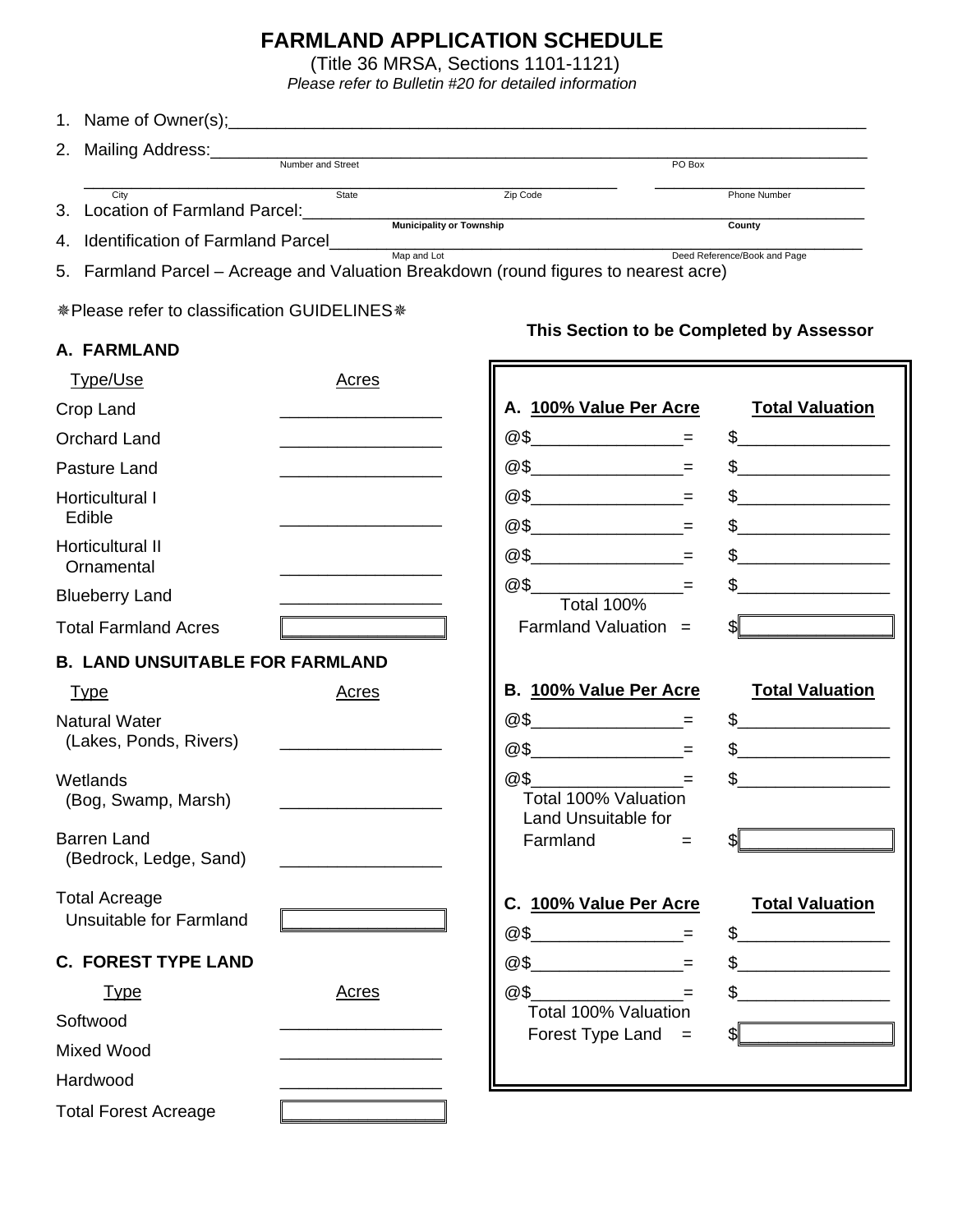**D. Other Land** (House Lots, Roads,

| Power Lines, etc.)                                                |              | D. 100% Value Per Acre                                                 |     | <b>Total Valuation</b> |
|-------------------------------------------------------------------|--------------|------------------------------------------------------------------------|-----|------------------------|
| <b>Type Land</b>                                                  | <b>Acres</b> | @5                                                                     |     | \$.                    |
|                                                                   |              | @\$                                                                    | $=$ | \$                     |
|                                                                   |              | @5                                                                     | $=$ | \$                     |
|                                                                   |              | @\$                                                                    | $=$ | $\mathfrak{L}$         |
|                                                                   |              | @\$                                                                    | $=$ | \$                     |
|                                                                   |              | @\$                                                                    | $=$ | \$.                    |
| <b>Total Other Land Acreage</b><br><b>Total Acreage of Parcel</b> |              | Total 100% Valuation of<br>Other Land                                  | $=$ |                        |
|                                                                   |              | Total 100% Valuation of<br>A, B, C and D                               | $=$ |                        |
|                                                                   |              | <b>Multiplied by Certified</b><br><b>Municipal Assessment</b><br>Ratio | X   | \$.                    |
|                                                                   |              | Assessed Valuation of<br><b>Farmland Parcel</b>                        | $=$ |                        |

**This Section to be Completed by Assessor** 

6. Gross Income from Farming Activities for Each of Past Two or Five Years; if not Past Income, indicate Provisional Classification". Effective Sept 12, 2009, gross annual farming income may no longer include income from trees grown and harvested for forest products.

| <b>YEAR</b> | <b>AMOUNT</b> | <b>SOURCE</b> |
|-------------|---------------|---------------|
|             |               |               |
|             |               |               |
|             |               |               |
|             |               |               |

7. I hereby certify that the answers to the foregoing questions are correct to the best of my knowledge and belief that the land herein described as farmland fulfills the definition of farmland set forth by statute. I have received a copy of Property Tax Bulletin No. 20 and I am aware of the local farmland valuation rates and the penalty provision for withdrawal or change in use.

Date:

| Owner(s) |  |
|----------|--|
|----------|--|

This area provided for assessing official use: The assessor shall record, in the municipal office of the town in which the farmland is located, the value at which farmland would have been assessed had it not been classified under this subchapter.

# **SEE ATTACHED SHEET FOR INSTRUCTIONS & VALUATION GUIDELINES**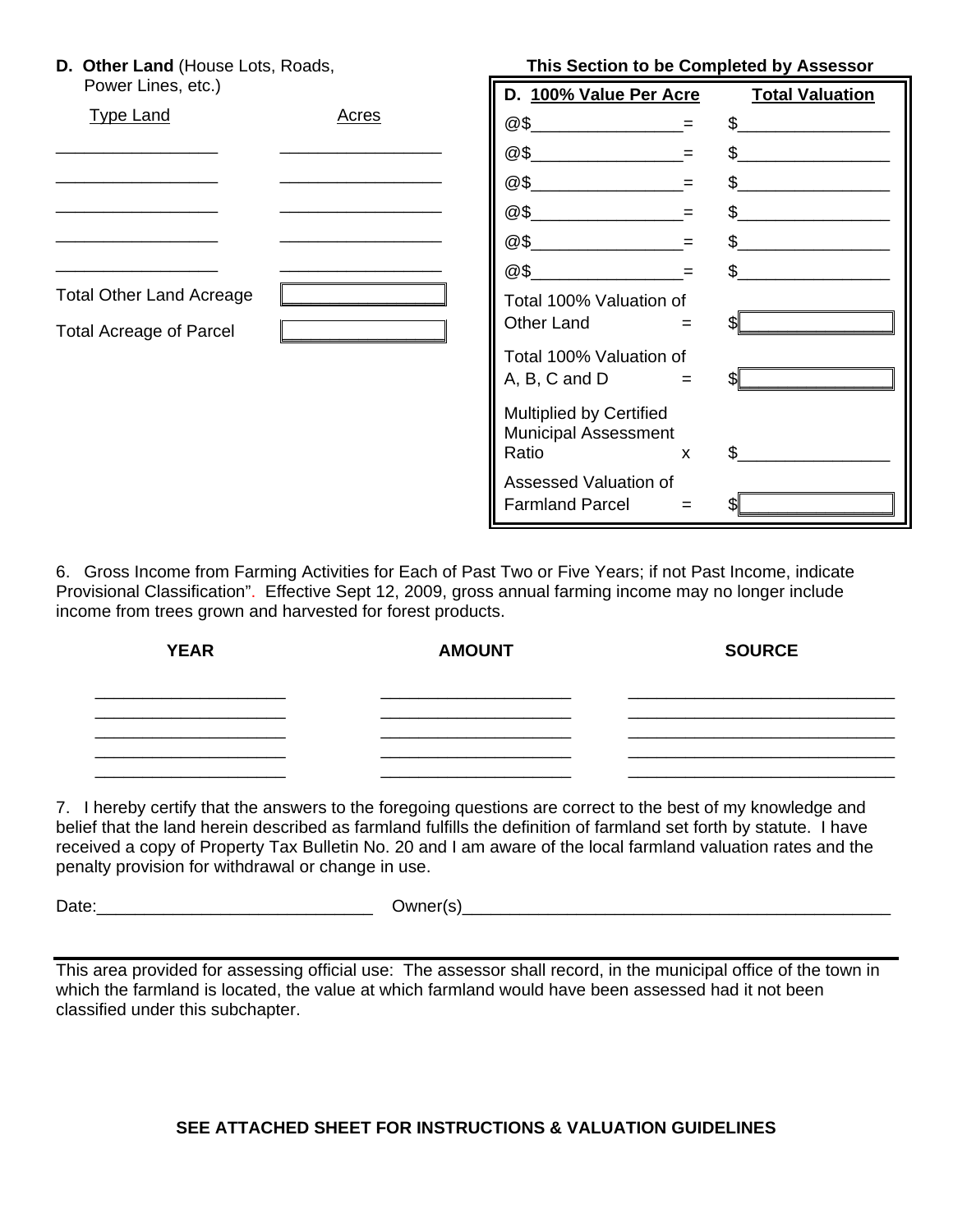## **GENERAL INSTRUCTIONS**

**FILING SCHEDULE**: Owners must submit a signed schedule in duplicate on or before April 1 of the year in which classification is requested. The schedule must list the acreage of each farm classification as well as the non-farmland uses.

**WHERE TO FILE**: Filing is to be with the municipal assessors in the case of land located in municipalities, or with the State Tax Assessor when land is in the Unorganized Territory.

**SCHEDULE**: A separate schedule must be filed for each farm unit which is described as any tract or tracts of land, including woodland and wasteland of at least 5 contiguous acres. If a parcel is located in more than one municipality or township, a separate schedule must be filed for each municipality or township covering the portion of the parcel located in that municipality or township.

**INCLUSION OF MAP**: The schedule **must be accompanied by a map** of the parcel (sketched or drafted) indicating the areas of different farmland and other areas of land as described in Section 5 of the schedule.

**Lines 1 & 2:** The name, address and telephone number of the owner should appear on these lines. If there is more than one owner enter "Multiple Owners" on line 1 and attach a separate sheet listing this information.

**Line 4:** The preferable identification of land would be the description under which the property is carried in the assessment records or on the most recent tax bill. Where this description is not readily available, references to the recorded deed (as Book 231, Page 16, Kennebec Registry) can be substituted.

**Line 5A:** Show total acreage of each farmland type in the parcel covered by the schedule. The statutory definition of the farmland types is as follows:

**CROP LAND:** Acreage within a farm unit of land in tillage rotation, open land formerly cropped and land in bush fruits.

**ORCHARD LAND:** Combined acreage within a farm unit of land devoted to the cultivation of trees bearing edible fruit.

**PASTURE LAND:** Combined acreage within a farm unit of land devoted to the production for forage plants used for animal production.

**HORTICULTURAL LAND:** Land engaged in production of vegetables, small fruits, flowers, and woody or herbaceous plants.

**NOTE:** See "GUIDELINES" for further clarification.

**Line 5B:** Show total acreage of land unsuitable for farmland, in the categories listed. The values per acre for each of these categories must reflect the same 100% valuation per acre for the same categories in nonclassified parcels within the jurisdiction.

**Line 5C:** The 100% valuation per acre for forest land shall be the 100% valuation per acre by county by forest type established annually for the Tree Growth Tax Law.

**Line 5D:** Show the total acreage of other land not used for farmland. This does not include land unsuitable for farmland, which is shown in line 5B. Use categories include but are not limited to home, camp or building (structural) sites, camping (nonstructural) areas, roads, water storage areas, power lines, pipelines and railroads. Also indicate any areas you wish to exclude from current use classification. The 100% valuation per acre for the land classification within this category must be the same 100% valuation per acre used for identical classifications in non-classified parcels in the jurisdiction.

**Line 5E:** The assessor must apply the jurisdiction's certified municipal assessment ratio to the total 100% valuations of Sections A, B, C and D to arrive at the assessed valuation of the parcel.  $\overrightarrow{OVER}$